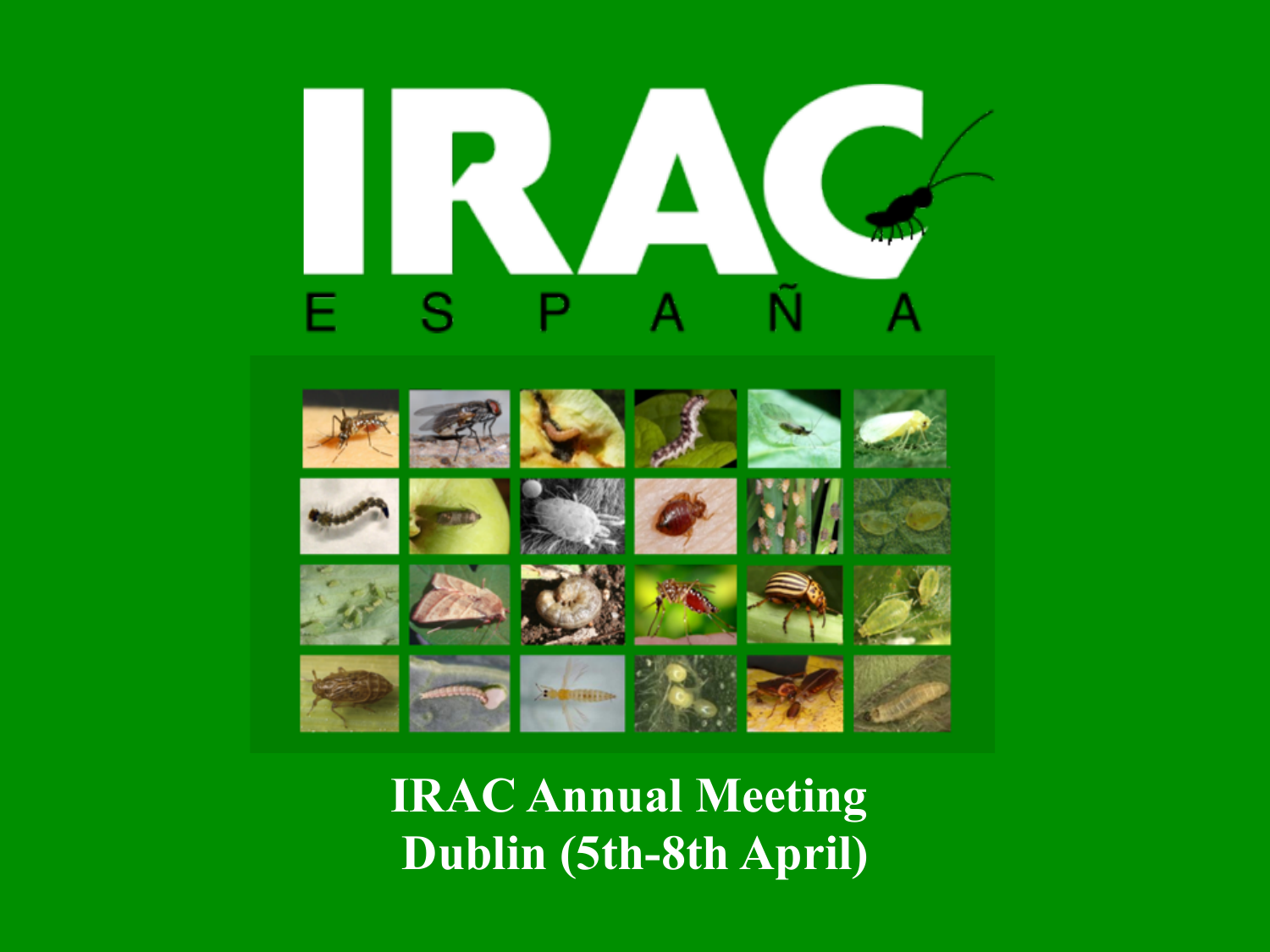

#### 15 companies + Collaborators





Dublin (5th-8th April)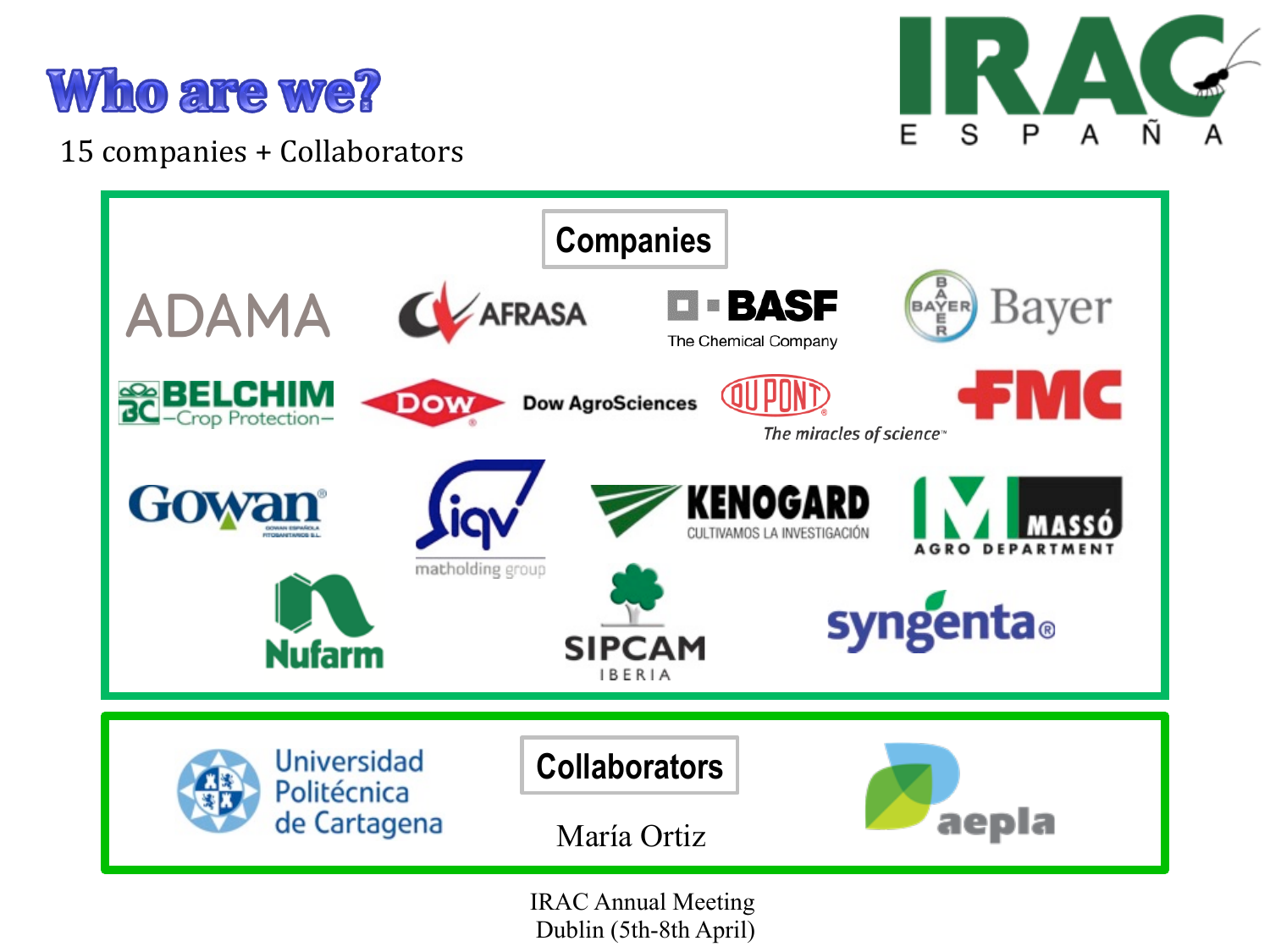#### How do we work?



- Face to face annual meetings (spring and autumn), since 2001
- Tele-conferences according to WG's and specific needs
- Mail and phone

## **Current WG's**

- **Communication**
- Food Chain
- $\blacksquare$  Modes of Action
- Aphids ((*Myzus persicae*) White fly
- Thrips
- Mites (Poster)
- Lepidoptera-Tuta + Diamides
- Coleoptera
- New: joint Project with INIA (National Research Institute)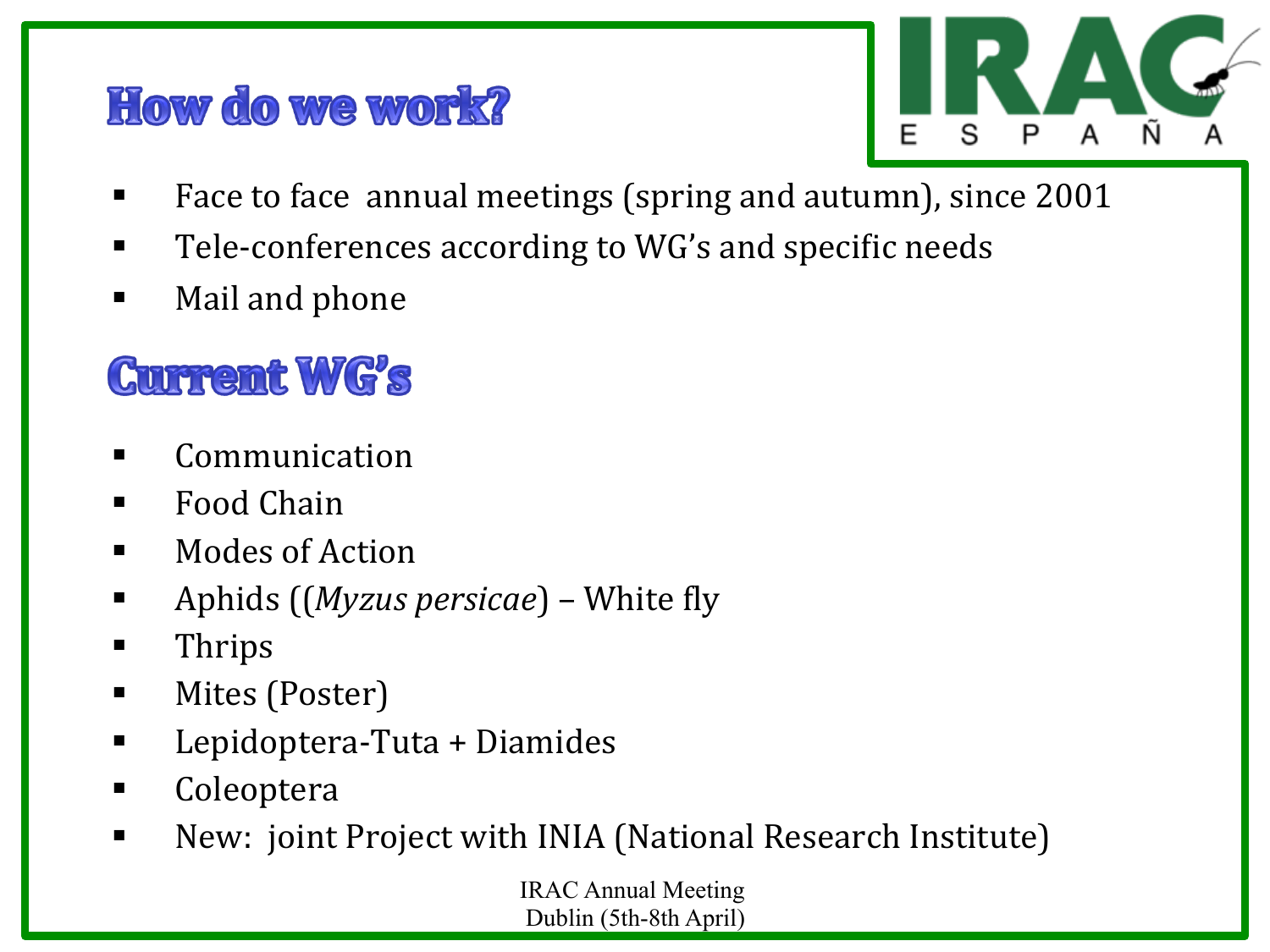



- Numerous training and research activities for the dissemination of IRMS, to prevent and manage resistances.
- More than  $180.000 \text{ } \in$  invested so far:
	- § Surveys (2001-2008)
	- Educative interactive modules + video
	- Research projects on:
		- § SPODSP (2001-2005)
		- § BEMITA (2005-2011)
		- § GNORAB (2011-2013)
		- § MYZUPE (2014-2016)
	- Diffusion (posters, leaflets, articles, MoA)
	- Assistance & diffusion through Congresses

















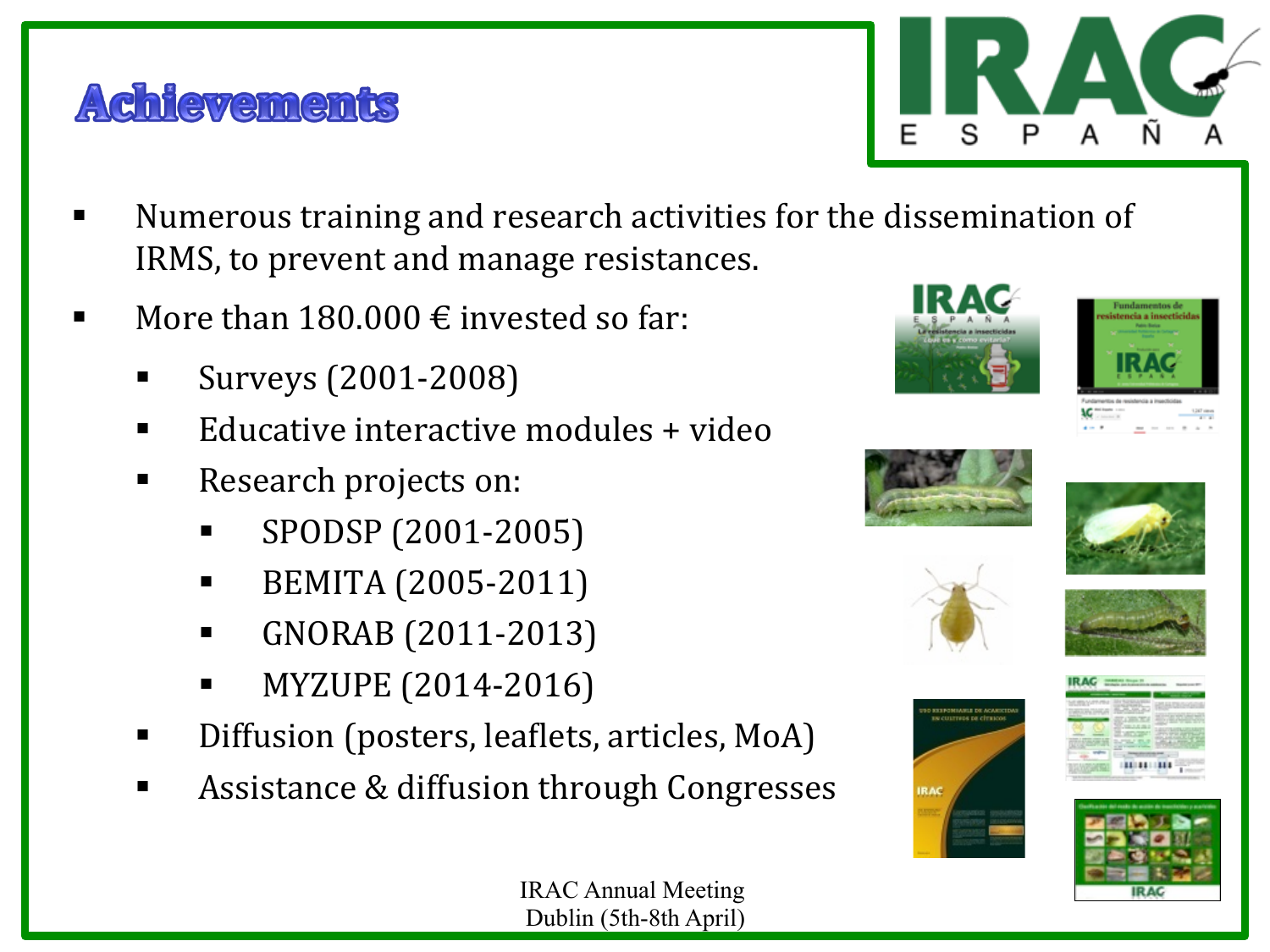



- IPM  $\Rightarrow$  few products are compatible with beneficial
- Less tools available in the market
- More dependence on few efficient products
- Serious consequences when a new resistance arise
- Food Chain restrictions, ignoring IMP & IRM
- CfS and comparative assessment limit availability of PPP
- New invasive pest threats (citrus psila, etc.)